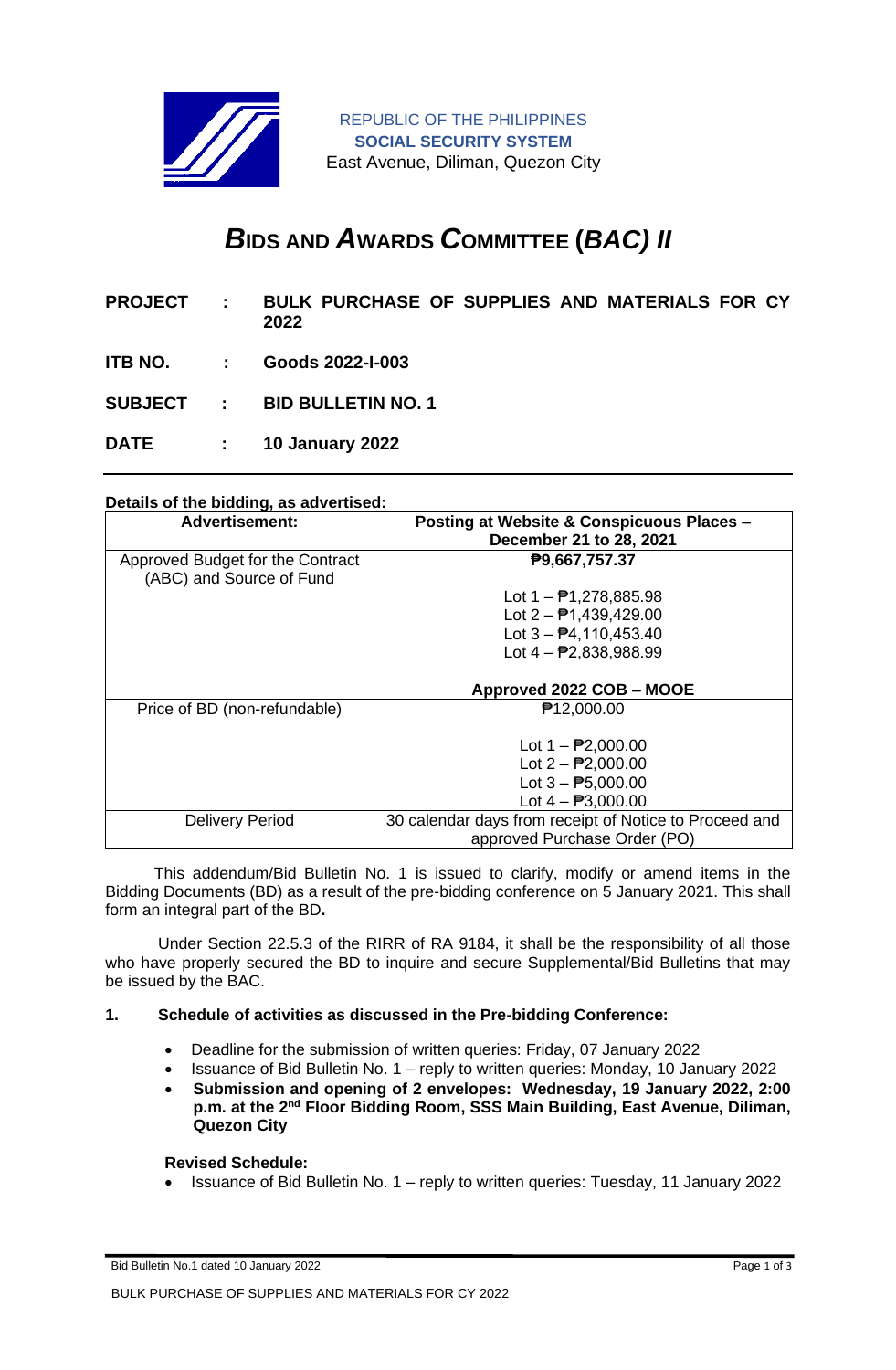• **Submission and opening of 2 envelopes: Wednesday, 19 January 2022, 2:00**  p.m. at the 2<sup>nd</sup> Floor Bidding Room, SSS Main Building, East Avenue, Diliman, **Quezon City**

**Only one company representative is allowed to attend the manual opening of bids. Other company representative may witness the opening of bids through Microsoft Teams. Kindly coordinate with the BAC Secretariat for the details.**

### **2. Amendments/Clarifications - Annex "A"**

#### **3. Documentary Requirements**

#### **a.1 st Envelope**

a.1 PhilGEPS Certificate of Registration and membership.

In case of uploaded document/s, which validity period had already expired, submit the updated document/s.

- a.2 Statement of all its Ongoing Government and Private Contracts, including contracts awarded but not yet started, if any, whether similar or not similar in nature and complexity to the contract to be bid;
- a.3 Statement of Single Largest Completed Contract (SLCC) similar to the project to be bid, **with supporting documents**, equivalent to at least **50% of the ABC**, completed **within five (5) years** prior to the submission and opening of bids, adjusted by the bidder to current prices using PSA's consumer price index;

For this purpose, similar contracts shall refer to Bulk Purchase of Supplies and Materials.

- a.4 NFCC Computation or committed Line of Credit (form supplied)
- a.5 JVA, in case of Joint Venture Class "B" Documents (Each partner of the joint venture shall submit the legal eligibility documents. The submission of technical and financial eligibility documents by any of the joint venture partners constitute compliance, except for SSS Clearance that must be complied by all JV partners);
- a.6 Bid Security (2% of the ABC for Cash or Manager's/Cashier's Check payable to SSS or Bank Draft of the ABC, 5% of the ABC for Surety Bond **or** Bid Securing Declaration – form supplied) and **a copy of the Authority to Notarize from the Notary Public).**
- a.7 Technical Documents project requirements
	- Section VI Schedule of Requirements (page 28)
	- Section VII Statement of Compliance with the Technical Specifications (pages 29 to 32)
- a.8 Omnibus Sworn Statement **and a copy of the Authority to Notarize from the Notary Public.**
- a.9 Foreign ownership limited to those allowed under the rules may participate in this Project, provided must submit any of the following:
	- Copy of Treaty, International or Executive Agreement; Or
	- Certification from the relevant government office of their country stating that Filipinos are allowed to participate in government procurement activities for the same item or product.
	- Certification from the DTI if the Bidder claims preference as a Domestic Bidder or Domestic Entity.